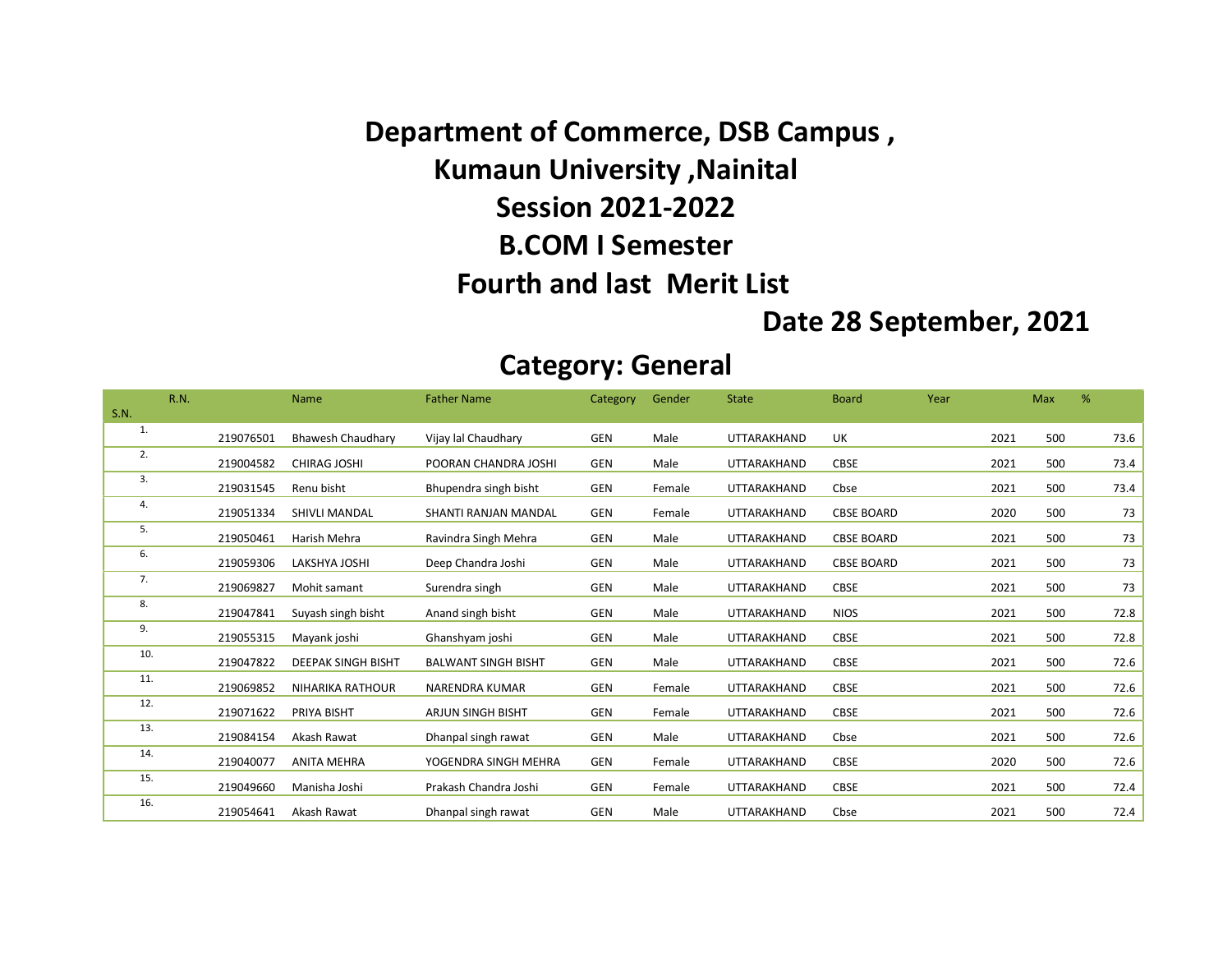| 17. | 219068111 | <b>GAURAV SINGH</b>                     | <b>NANHE SINGH</b>       | <b>GEN</b> | Male   | UTTARAKHAND          | nios                        | 2021 | 600 | 72.17 |
|-----|-----------|-----------------------------------------|--------------------------|------------|--------|----------------------|-----------------------------|------|-----|-------|
| 18. | 219011856 | Vartika Bisht                           | Mohan Singh Bisht        | <b>GEN</b> | Female | UTTARAKHAND          | CBSE                        | 2021 | 500 | 72    |
| 19. | 219015688 | DHRUV MANGOLI                           | PANKAJ MANGOLI           | <b>GEN</b> | Male   | UTTARAKHAND          | <b>CBSE</b>                 | 2021 | 500 | 72    |
| 20. | 219031551 | PANKAJ SANWAL                           | PURAN CHAND              | <b>GEN</b> | Male   | UTTARAKHAND          | UTTARAKHAND<br><b>BOARD</b> | 2021 | 500 | 72    |
| 21. |           |                                         |                          |            |        |                      | Uttarakhand<br>board of     |      |     |       |
|     | 219068838 | Gurpreet singh                          | Seva singh               | <b>GEN</b> | Male   | UTTARAKHAND          | school<br>education         | 2021 | 500 | 72    |
| 22. | 219068901 | Gaurav Joshi                            | Murli manohar            | <b>GEN</b> | Male   | UTTARAKHAND          | <b>Nios</b>                 | 2021 | 500 | 72    |
| 23. | 219077955 | Aman negi                               | Girish Singh Negi        | <b>GEN</b> | Male   | UTTARAKHAND          | <b>CBSE</b>                 | 2021 | 500 | 72    |
| 24. | 219074758 | Atika Khan                              | Jameel Ahmed Khan        | <b>GEN</b> | Female | UTTARAKHAND          | <b>CBSE BOARD</b>           | 2021 | 500 | 71.8  |
| 25. | 219035922 | Palak Nainwal                           | Umesh chandra Nainwal    | <b>GEN</b> | Female | UTTARAKHAND          | CBSE                        | 2021 | 500 | 71.6  |
| 26. | 219080225 | Rajat Mehra                             | Padam Singh Mehra        | <b>GEN</b> | Male   | UTTARAKHAND          | Uk board                    | 2021 | 500 | 71    |
| 27. |           |                                         |                          |            |        |                      |                             |      |     |       |
| 28. | 219005160 | Mudit kumar singh<br><b>KARAN SINGH</b> | Avinash Kumar            | GEN        | Male   | UTTARAKHAND          | CBSE                        | 2021 | 500 | 70.8  |
|     | 219011957 | ADHIKARI                                | <b>DEVI SINGH</b>        | <b>GEN</b> | Male   | UTTARAKHAND          | cbse                        | 2021 | 500 | 70.8  |
| 29. | 219013621 | YOGESH ADHIKARI                         | NANDAN SINGH ADHIKARI    | <b>GEN</b> | Male   | UTTARAKHAND          | UK                          | 2021 | 500 | 70.8  |
| 30. | 219039302 | <b>VINAY KHATRI</b>                     | <b>DEEPAK KHATRI</b>     | <b>GEN</b> | Male   | UTTARAKHAND          | <b>UK BOARD</b>             | 2021 | 500 | 70.8  |
| 31. | 219054538 | Gourav Tiwari                           | Naresh Tiwari            | <b>GEN</b> | Male   | UTTARAKHAND          | CBSE                        | 2021 | 500 | 70.8  |
| 32. | 219081435 | Deepanshu srivastav                     | Avinash Kumar Srivastava | <b>GEN</b> | Male   | UTTARAKHAND          | CBSE                        | 2021 | 500 | 70.8  |
| 33. | 219010602 | Pawan Singh                             | Surendra Singh           | <b>GEN</b> | Male   | UTTARAKHAND          | <b>CBSE</b>                 | 2021 | 500 | 70.4  |
| 34. | 219065693 | manish dani                             | vinod kumar dani         | <b>GEN</b> | Male   | DELHI                | CBSE                        | 2021 | 500 | 70.4  |
| 35. | 219002271 | Rahul Singh Parihar                     | Rudra Singh Parihar      | <b>GEN</b> | Male   | UTTARAKHAND          | CBSE                        | 2021 | 500 | 70.2  |
| 36. | 219045554 | Nisha sikdar                            | Dilip sikdar             | <b>GEN</b> | Female | UTTARAKHAND          | <b>NIOS BOARD</b>           | 2021 | 500 | 70    |
| 37. | 219069146 | SANDEEP PANDEY                          | JEEVAN CHANDRA PANDEY    | <b>GEN</b> | Male   | UTTARAKHAND          | C B S E BOARD               | 2021 | 500 | 70    |
| 38. | 219019134 | Bhawana                                 | Manohar singh            | <b>GEN</b> | Female | UTTARAKHAND          | <b>CBSE</b>                 | 2021 | 500 | 69.8  |
| 39. | 219023981 | <b>ABHISHEK NAITHANI</b>                | <b>DIWAS NAITHANI</b>    | <b>GEN</b> | Male   | UTTARAKHAND          | <b>CBSE BOARD</b>           | 2021 | 500 | 69.6  |
| 40. | 219073791 | Ariba Rashid                            | Rashid Khan              | <b>GEN</b> | Female | <b>UTTAR PRADESH</b> | <b>ISC</b>                  | 2021 | 500 | 69.6  |
| 41. | 219054933 | SHEETAL BISHT                           | <b>MOHAN SINGH BISHT</b> | <b>GEN</b> | Female | UTTARAKHAND          | CBSE                        | 2021 | 500 | 69.4  |
| 42. | 219069572 | Deepanshu sah                           | Santosh Lal Sah          | <b>GEN</b> | Male   | UTTARAKHAND          | CBSE                        | 2021 | 600 | 69.33 |
| 43. | 219019362 | PRIYA KHARAYAT                          | MOHAN SINGH KHARAYAT     | <b>GEN</b> | Female | UTTARAKHAND          | CBSE                        | 2021 | 500 | 69.2  |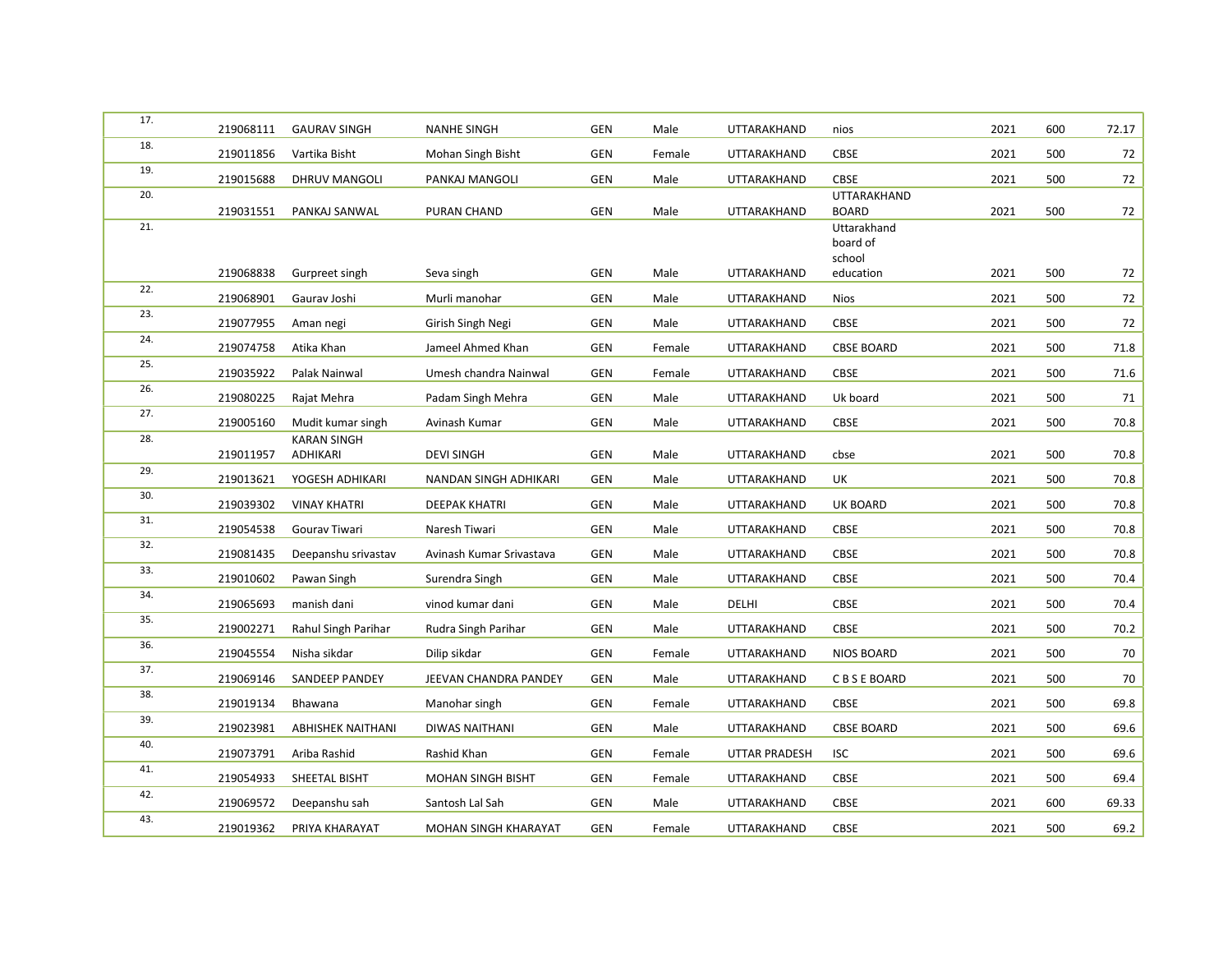| 44. | 219033718 | Meenakshi Rawat                       | Ghanshyam Singh Rawat    | GEN        | Female       | UTTARAKHAND                | <b>CBSE</b>                                       | 2021 | 500 | 69   |
|-----|-----------|---------------------------------------|--------------------------|------------|--------------|----------------------------|---------------------------------------------------|------|-----|------|
| 45. | 219047160 | Lakshya Rai                           | Alok Rai                 | <b>GEN</b> | Male         | <b>UTTAR PRADESH</b>       | Cbse                                              | 2021 | 500 | 69   |
| 46. | 219078353 | NITESH JOSHI                          | <b>DINESH JOSHI</b>      | <b>GEN</b> | Male         | UTTARAKHAND                | <b>UTTARAKHAND</b><br><b>BOARD</b>                | 2021 | 500 | 69   |
| 47. | 219083809 | neelam bisht                          | kamal singh bisht        | <b>GEN</b> | Female       | UTTARAKHAND                | uk board                                          | 2021 | 500 | 69   |
| 48. | 219055453 | Vishal Rawat                          | Sundar Singh             | GEN        | Male         | UTTARAKHAND                | UK Board                                          | 2021 | 500 | 68.8 |
| 49. | 219068997 | <b>BASANT BALLABH</b><br><b>BHATT</b> | LEELADHAR BHATT          | <b>GEN</b> | Male         | UTTARAKHAND                | UK BOARD                                          | 2021 | 500 | 68.8 |
| 50. | 219031829 | abhishek rawat                        | kripal singh rawat       | GEN        | Male         | UTTARAKHAND                | cbse board                                        | 2021 | 500 | 68.6 |
| 51. | 219082121 | YAMUNA BAJWAL                         | DAN SINGH BAJWAL         | <b>GEN</b> | Female       | UTTARAKHAND                | <b>UTTARAKHAND</b><br><b>BOARD</b>                | 2021 | 500 | 68.4 |
| 52. | 219017032 | <b>VIVEK SHARMA</b>                   | SURESH KUMAR SHARMA      | GEN        | Male         | UTTARAKHAND                | <b>CBSE NEW</b><br>DELHI                          | 2021 | 500 | 68.2 |
| 53. |           |                                       |                          |            |              |                            | CENTRAL<br><b>BOARD OF</b><br>SECONDARY           |      |     |      |
|     | 219040939 | ROHAN SINGH MEHAR                     | UTTAM SINGH MEHAR        | GEN        | Male         | UTTARAKHAND                | <b>EDUCATION</b>                                  | 2021 | 500 | 68.2 |
| 54. | 219047407 | PRITI MANDAL                          | DILIP KUMAR MANDAL       | GEN        | Female       | UTTARAKHAND                | Uk board                                          | 2021 | 500 | 68.2 |
| 55. | 219053447 | prashant rawat                        | jagat singh              | <b>GEN</b> | Male         | UTTARAKHAND                | uttarakhand<br>board                              | 2021 | 500 | 68.2 |
| 56. | 219053522 | Manisha Tiwari                        | Ramesh Chandra Tiwari    | GEN        | Female       | UTTARAKHAND                | <b>CBSE</b>                                       | 2021 | 500 | 68.2 |
| 57. | 219081706 | Nitish Harnwal                        | Kishor Singh Harnwal     | GEN        | Male         | UTTARAKHAND                | UK BOARD                                          | 2021 | 500 | 68   |
| 58. | 219055809 | Mayank Mayank                         | Mr G Mishra              | <b>GEN</b> | Male         | UTTARAKHAND                | <b>Central Board</b><br>of Secondary<br>Education | 2020 | 500 | 67.8 |
| 59. | 219013525 | <b>GAURAV BISHT</b>                   |                          | <b>GEN</b> |              |                            | <b>CBSE</b>                                       | 2021 | 500 | 67.8 |
| 60. | 219016169 |                                       | <b>TARA SINGH BISHT</b>  | <b>GEN</b> | Male<br>Male | UTTARAKHAND<br>UTTARAKHAND | <b>CBSE</b>                                       | 2021 | 500 | 67.8 |
| 61. | 219053279 | abhishek kumar joshi                  | jeevan chand joshi       | <b>GEN</b> |              |                            | uk board                                          | 2021 | 500 | 67.8 |
| 62. |           | Paras Mathpal                         | <b>Bala Dutt Mathpal</b> |            | Male         | UTTARAKHAND                |                                                   |      |     |      |
| 63. | 219088245 | <b>SAURABH PANT</b>                   | RAJENDRA PANT            | <b>GEN</b> | Male         | UTTARAKHAND                | UK                                                | 2021 | 500 | 67.8 |
| 64. | 219068993 | Neeraj Singh Tanwal                   | Chandan Singh Tanwal     | GEN        | Male         | UTTARAKHAND                | cbse                                              | 2021 | 500 | 67.6 |
| 65. | 219069518 | <b>UDITI RAWAT</b>                    | <b>N S RAWAT</b>         | <b>GEN</b> | Female       | UTTARAKHAND                | <b>NIOS BOARD</b>                                 | 2021 | 500 | 67.6 |
| 66. | 219081481 | Ankit Singh                           | Rajendra Singh           | <b>GEN</b> | Male         | UTTARAKHAND                | CBSE                                              | 2021 | 500 | 67.6 |
|     | 219002647 | Nitin koranga                         | Hayat Singh koranga      | <b>GEN</b> | Male         | UTTARAKHAND                | cbse board                                        | 2020 | 500 | 67.4 |
| 67. | 219082950 | Aviral Sah                            | Jayant Sah               | <b>GEN</b> | Male         | UTTARAKHAND                | <b>CBSE</b>                                       | 2020 | 500 | 67.4 |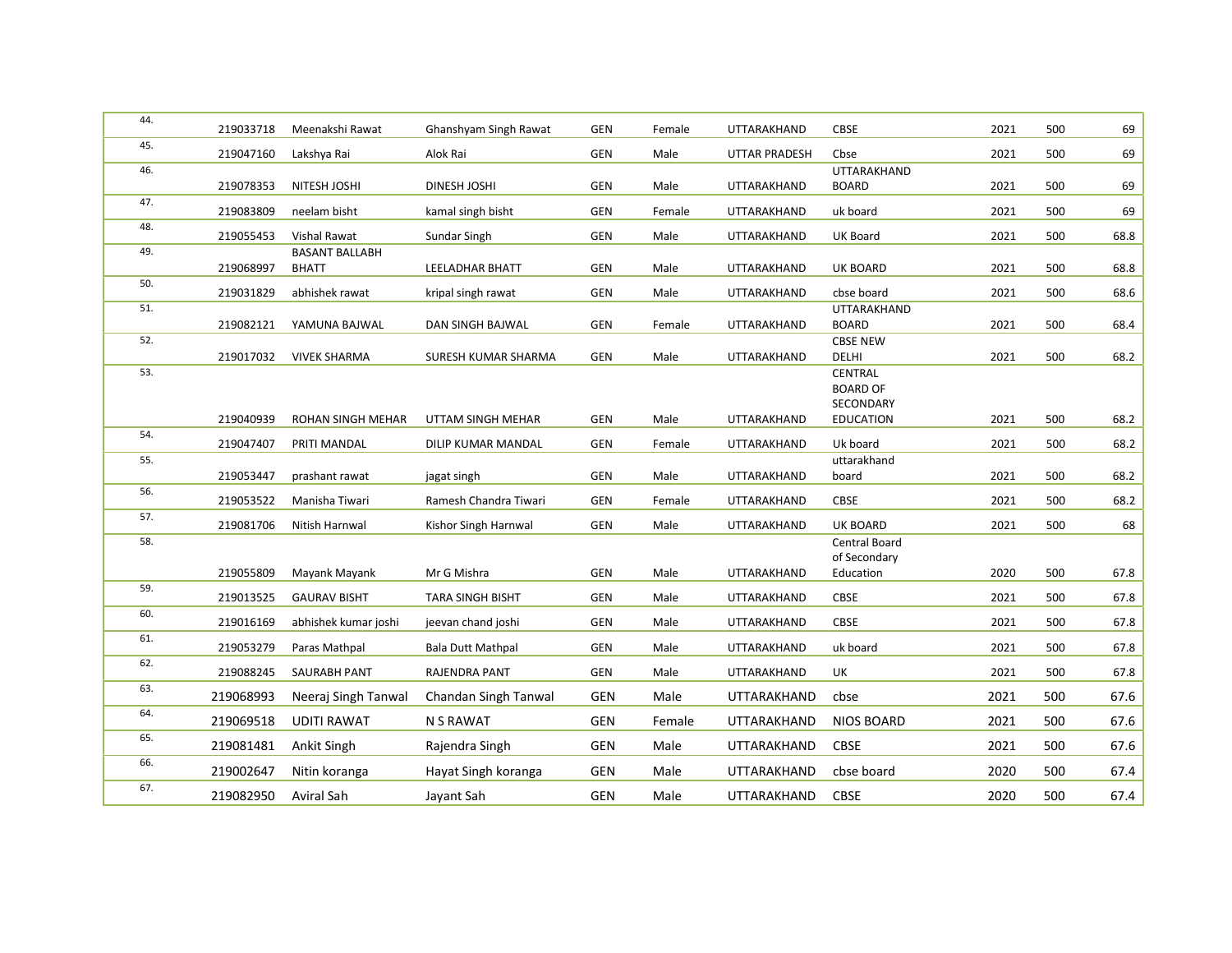| 68. |           |                       |                        |            |        | <b>UTTAR</b> |             |      |     |      |
|-----|-----------|-----------------------|------------------------|------------|--------|--------------|-------------|------|-----|------|
|     | 219012852 | <b>MOHD KAIF KHAN</b> | MOHD KHALID KHAN       | <b>GEN</b> | Male   | PRADESH      | CBSE        | 2020 | 500 | 67   |
| 69. | 219080368 | Diwakar pancholi      | Puran Chandra pancholi | <b>GEN</b> | Male   | UTTARAKHAND  | <b>NIOS</b> | 2021 | 400 | 67   |
| 70. | 219030587 | PRIYA PANDEY          | LALIT MOHAN PANDEY     | <b>GEN</b> | Female | UTTARAKHAND  | UK BOARD    | 2021 | 500 | 66.8 |

## Category: OBC

|      | R.N.    |           | <b>Name</b>        | <b>Father Name</b> | Category | Gender | <b>State</b> | <b>Board</b>      | Year | Max | % |      |
|------|---------|-----------|--------------------|--------------------|----------|--------|--------------|-------------------|------|-----|---|------|
| S.N. |         |           |                    |                    |          |        |              |                   |      |     |   |      |
|      | ∸.      |           |                    |                    |          |        | <b>UTTAR</b> |                   |      |     |   |      |
|      |         | 219057164 | Aman anis          | Anis Ur rahman     | OBC      | Male   | PRADESH      | UP                | 2020 | 500 |   | 56.2 |
|      | ⌒<br>z. |           |                    | SHAMASHAD          |          |        |              |                   |      |     |   |      |
|      |         | 219083895 | MOHD ZEESHAN       | <b>HUSAIN</b>      | OBC      | Male   | UTTARAKHAND  | <b>CBSE BOARD</b> | 2021 | 500 |   | 54.4 |
|      | 3.      |           |                    |                    |          |        | <b>UTTAR</b> |                   |      |     |   |      |
|      |         | 219082501 | <b>SHUAIB RAZA</b> | SHAKEEL AHAMD      | OBC      | Male   | PRADESH      | <b>CBSE</b>       | 2021 | 500 |   | 52   |
|      | 4.      |           |                    |                    |          |        | <b>UTTAR</b> |                   |      |     |   |      |
|      |         | 219084696 | MOHAMMAD ARBAZ     | RAFEEQ ALAM        | OBC      | Male   | PRADESH      | <b>CBSE</b>       | 2021 | 500 |   | 51.6 |

# Category: SC

|                | R.N.      | Name                    | <b>Father Name</b>       | Category | Gender | <b>State</b>       | <b>Board</b>                | Year | Max | %     |
|----------------|-----------|-------------------------|--------------------------|----------|--------|--------------------|-----------------------------|------|-----|-------|
| S.N.           |           |                         |                          |          |        |                    |                             |      |     |       |
| 1              | 219009106 | <b>SAGAR PASWAN</b>     | <b>RAJKUMAR PASWAN</b>   | SC       | Male   | <b>UTTARAKHAND</b> | <b>UK BOARD</b>             | 2021 | 500 | 65.6  |
| $\overline{2}$ | 219065968 | <b>DIVYANSHU KUMAR</b>  | <b>RAJENDRA PRASAD</b>   | SC       | Male   | <b>UTTARAKHAND</b> | <b>UK BOARD</b>             | 2021 | 500 | 64.6  |
| 3              | 219053874 | Vaibhav Chandra arya    | <b>Mr Mahesh Chandra</b> | SC       | Male   | <b>UTTARAKHAND</b> | <b>CBSE BOARD</b>           | 2021 | 500 | 64.4  |
| 4              | 219059500 | <b>Anurag Tamta</b>     | <b>Balwant Ram Tamta</b> | SC       | Male   | <b>UTTARAKHAND</b> | <b>UTTRAKHAND BOARD</b>     | 2021 | 500 | 64    |
| 5              | 219015741 | <b>HIMANSHU ARYA</b>    | <b>MAHESH RAM</b>        | SC       | Male   | <b>UTTARAKHAND</b> | Cbse                        | 2021 | 600 | 63.33 |
| 6              | 219042869 | <b>KAVITA</b>           | <b>DIWAN KUMAR</b>       | SC       | Female | <b>UTTARAKHAND</b> | <b>CBSE</b>                 | 2021 | 500 | 62.8  |
| 7              | 219035274 | <b>HIMANSHU CHANDRA</b> | Gopal prasad             | SC       | Male   | <b>UTTARAKHAND</b> | Cbsc                        | 2021 | 500 | 62.6  |
| 8              | 219048436 | priyanshu sonkar        | raju sonkar              | SC       | Male   | <b>UTTARAKHAND</b> | cbse                        | 2021 | 500 | 62.2  |
| 9              | 219058470 | <b>AYUSH ARYA</b>       | <b>JITENDRA KUMAR</b>    | SC       | Male   | UTTARAKHAND        | <b>CBSE</b>                 | 2021 | 500 | 62.2  |
| 10             | 219084625 | <b>SAURAV SHANKAR</b>   | <b>VINOD KUMAR</b>       | SC       | Male   | UTTARAKHAND        | UTTARAKHAND<br><b>BOARD</b> | 2021 | 500 | 62    |